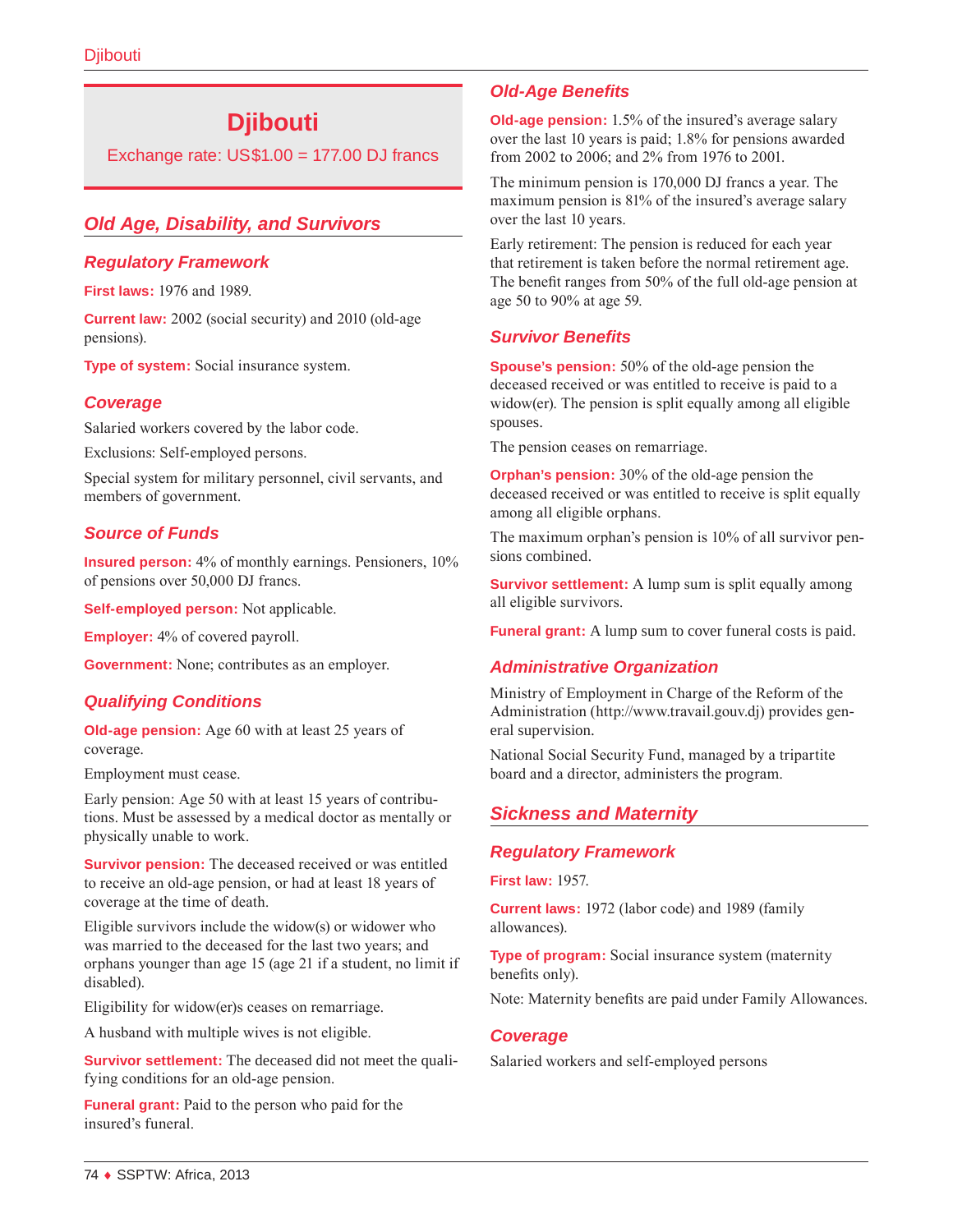# *Source of Funds*

**Insured person:** See source of funds under Family Benefits.

**Self-employed person:** See source of funds under Family Benefits.

**Employer:** See source of funds under Family Benefits.

**Government:** None; contributes as an employer.

#### *Qualifying Conditions*

**Cash sickness benefits:** No statutory benefits are provided.

**Cash maternity benefits:** The insured must have at least three months of covered employment and must notify the employer one month before the expected date of birth.

#### *Sickness and Maternity Benefits*

**Cash benefits for insured workers:** Paid leave is fixed by the collective agreements of employers. The labor code provides an additional rest period of at least three days. The father is entitled to three days of paid leave.

**Maternity benefits:** 100% of the salary is paid for 14 weeks; eight weeks before and six weeks after the birth; may be extended for an additional three weeks in case of a medically certified illness resulting from the pregnancy.

#### *Workers' Medical Benefits*

Benefits include medical treatment, surgery, hospitalization, medicine, laboratory services, radiology, specialized treatments, and transportation.

# *Dependents' Medical Benefits*

Medical benefits for dependents are the same as those for the insured.

# *Administrative Organization*

Ministry of Employment in Charge of the Reform of the Administration (<http://www.travail.gouv.dj>) provides general supervision.

National Social Security Fund, managed by a tripartite board and a director, administers the program.

# *Work Injury*

#### *Regulatory Framework*

**First laws:** 1957 and 1958.

**Current law:** 1972 (labor code) and 2002 (social security).

**Type of program:** Social insurance system.

#### *Coverage*

Salaried workers covered by the labor code, apprentices, trainees, and self-employed persons (sickness only).

Special system for military personnel, civil servants, and government members.

#### *Source of Funds*

**Insured person:** None.

**Self-employed person:** 7% of monthly earnings (sickness).

**Employer:** 6.2% of covered monthly payroll.

**Government:** None; contributes as an employer.

#### *Qualifying Conditions*

**Work injury benefits:** Must have worked for at least 12 months before the disability began. The accident must be reported within 48 hours.

# *Temporary Disability Benefits*

50% of the daily salary during the first 29 days of the temporary disability is paid; thereafter, 75% of the salary is paid. The benefit is paid from the day after the disability began until full recovery or certification of permanent disability.

#### *Workers' Medical Benefits*

Benefits include medical and surgical care, hospitalization, laboratory services, medicine, dental care, transportation, physical therapy, and rehabilitation. The insured has the right to be hospitalized in a private institution.

Free medical benefits for pensioners with annual pensions up to 50,000 DJ francs; for pensions over 50,000 DJ francs, pensioners must contribute 6.2% of the pension.

#### *Permanent Disability Benefits*

**Permanent disability pension:** The pension is based on the insured's annual earnings in the 12 months before the disability began and the insured's assessed degree of disability, from 11% to 100%.

The maximum earnings used to calculate benefits are 300,000 DJ francs.

Constant-attendance supplement: If the insured requires the constant attendance of others to perform daily functions, 40% of the disability pension is paid.

#### *Survivor Benefits*

**Survivor pension:** 30% of the deceased's annual salary is paid to a widow(er); 15% for the first two children younger than age 21; 10% for each additional child up to four. The pension is increased by 20% if the children are full orphans. 10% is paid to each dependent parent or grandparent.